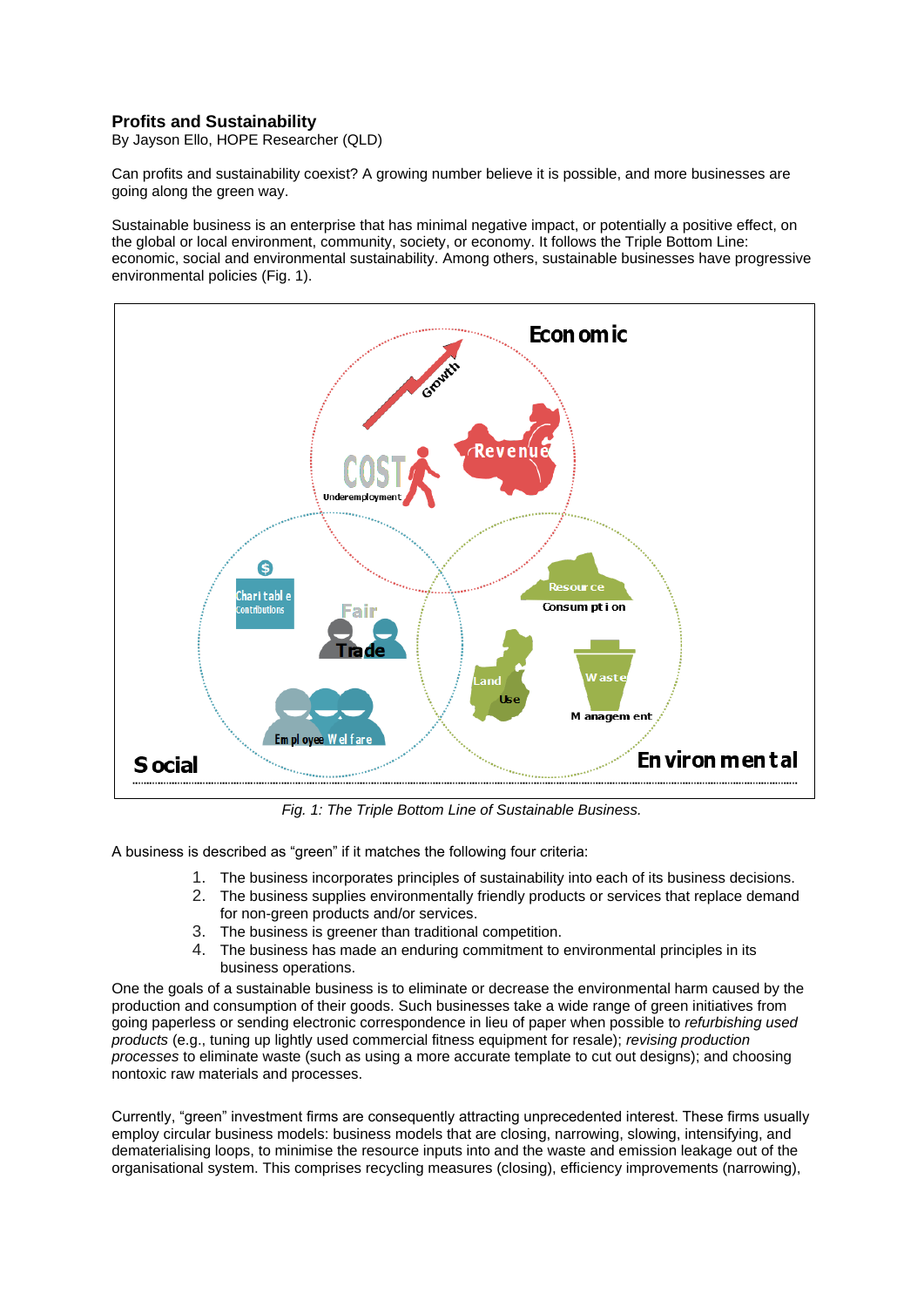use phase extensions (slowing or extending), a more intense use phase (intensifying), and the substitution of product utility by service and software solutions (dematerialising).

Among the challenges green businesses face is that by implementing sustainable business, practices may have an effect on profits and a firm's financial 'bottom line'. Also, if an organisation's current business model is inherently unsustainable, becoming a truly sustainable business requires a complete makeover of the business model (e.g. from selling cars to offering car sharing and other mobility services). Despite these challenges, several high-profile companies are leading the way in sustainable business practices that take advantage of sustainable revenue opportunities.

Europe is front-and-center in the tidal shift towards mor[e](https://www.visualcapitalist.com/rise-of-sustainable-investing/) [sustainable business,](https://www.visualcapitalist.com/rise-of-sustainable-investing/) driven by far-reaching regulations, according to Toronto-based media, research and financial information company *Corporate Knights*' 2020 Global 100 ranking of the world's most sustainable corporations. Nearly half the world's most sustainable companies are located in Europe. Companies were weighted according to 21 key performance indicators across these categories, among others:

- Resource management (energy, water and waste production, greenhouse gases and other emissions)
- Clean revenue (percentage of total revenue derived from "clean" products and services)

Australia has two companies that are included in Corporate Knight's 2020 Global ranking: National Australia Bank Ltd (ranked 42nd), and Westpac Banking Corp (ranked 75th). In Queensland, one company is leaps and bounds ahead in integrating sustainability in their business philosophy.



*Fig. 2. Sunny Verghese, founder and CEO of Olam International.* 

Sunny Verghese, founder and CEO of the world's third largest agricultural conglomerate *Olam International* is at the forefront of sustainable business (Fig. 2). He said that farmers cannot expect to make profits year in and year out anymore, but instead must find ways of coping with drought and adapting to mitigate the impacts of climate change. According to Verghese, we have to find ways of coping with current realities and adapting to mitigate the impacts of climate change through employing artificial intelligence, big data genetics, adopting the latest technologies.

The United Nations Food and Land Use Commission reports that while the total value of all food production globally is US\$ 10 trillion annually, the real cost of producing that food including degraded land, forests, biodiversity and water resources was US\$ 12 trillion, costing the world a net deficit instead. Because of this, Verghese is convinced that the whole food and agricultural system is broken.